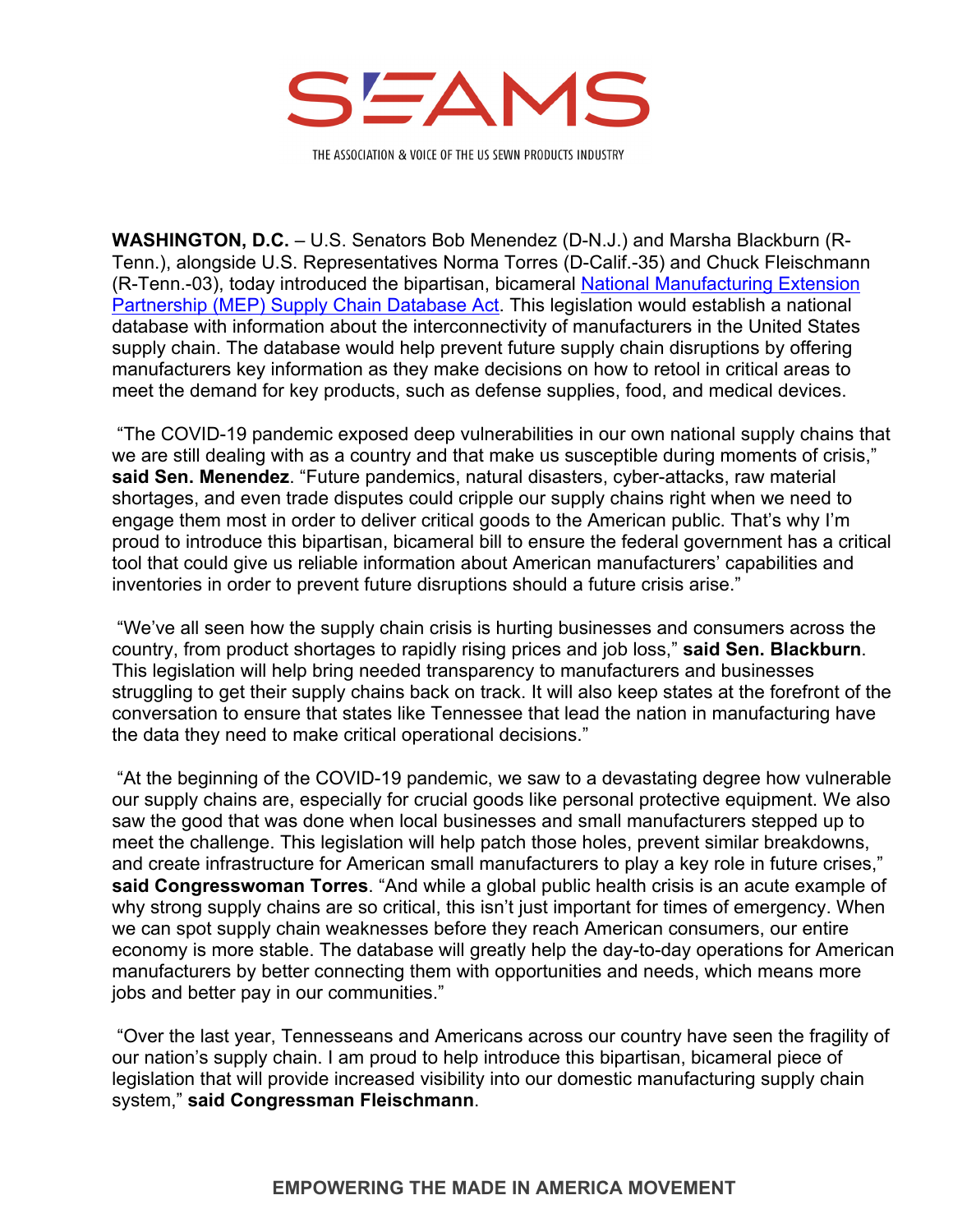

THE ASSOCIATION & VOICE OF THE US SEWN PRODUCTS INDUSTRY

As demonstrated by the COVID-19 pandemic, a national overview of our manufacturing supply chain would help avoid future bottlenecks. During the early stages of the pandemic, states understood what was produced in their states, but were generally unaware of how dependent in-state manufacturing was on out-of-state resources. This legislation would help close this gap in available information about America's manufacturing supply chains by leveraging the Hollings MEP program of the National Institute Standards and Technology (NIST) to create the National MEP Supply Chain Database and connect MEP centers through this national database. The MEP program is a federal public-private partnership that provides small and medium-sized manufacturers technology-based services these firms need to grow and thrive in today's economy and create well-paying manufacturing jobs.

The MEP National Network includes [51 MEP Centers located in all 50 states and Puerto Rico](https://tracking.cirrusinsight.com/c15a13d7-a8e6-4b5e-8a39-dd0d12569f31/nist-gov-mep-mep-national-network) supported by more than 1,400 advisors and experts at approximately 375 MEP service locations. According to [clients surveyed in FY 2020,](https://tracking.cirrusinsight.com/c15a13d7-a8e6-4b5e-8a39-dd0d12569f31/nist-gov-mep-mep-national-network1) the MEP National Network helped manufacturers achieve \$13.0 billion in sales, \$2.7 billion in cost savings, \$4.9 billion in new client investments, and helped to create and retain 105,748 U.S. manufacturing jobs.

 The National MEP Supply Chain Database Act is supported by the New Jersey Manufacturing Extension Program and the American Small Manufacturers Coalition.

 "Many people are now just coming to the realization that our U.S. supply chain is compromised, but NJMEP's discussions on this topic with Senator Menendez began 5-years ago," **said John Kennedy, CEO of the New Jersey Manufacturing Extension Program**. "Over this time, a viable plan to map and control our supply chain nationally has been developed, which would implement a robust database that draws on the considerable strength brought forward by the MEP National Network. Again, this has been a long journey, and without the leadership and vision of Senators Menendez and Blackburn, as well as Representatives Torres and Fleischmann, we do not get to a place where 'The National Supply Chain Database Act of 2021' becomes a reality with bipartisan and bicameral support. There is no 'immediate fix', but this is a great step forward."

"The National Supply Chain Database bill will allow manufacturers to better understand their supply chains to potentially mitigate the risks they are experiencing now due to the pandemic," **said Carrie Hines, President and CEO of the American Small Manufacturers Coalition**. "We are exceptionally thankful for the leadership of Senators Menendez and Blackburn and Representatives Torres and Fleischmann for not only recognizing the need but also establishing the database within the one public/private program that can bring it to fruition – the Manufacturing Extension Partnership (MEP)."